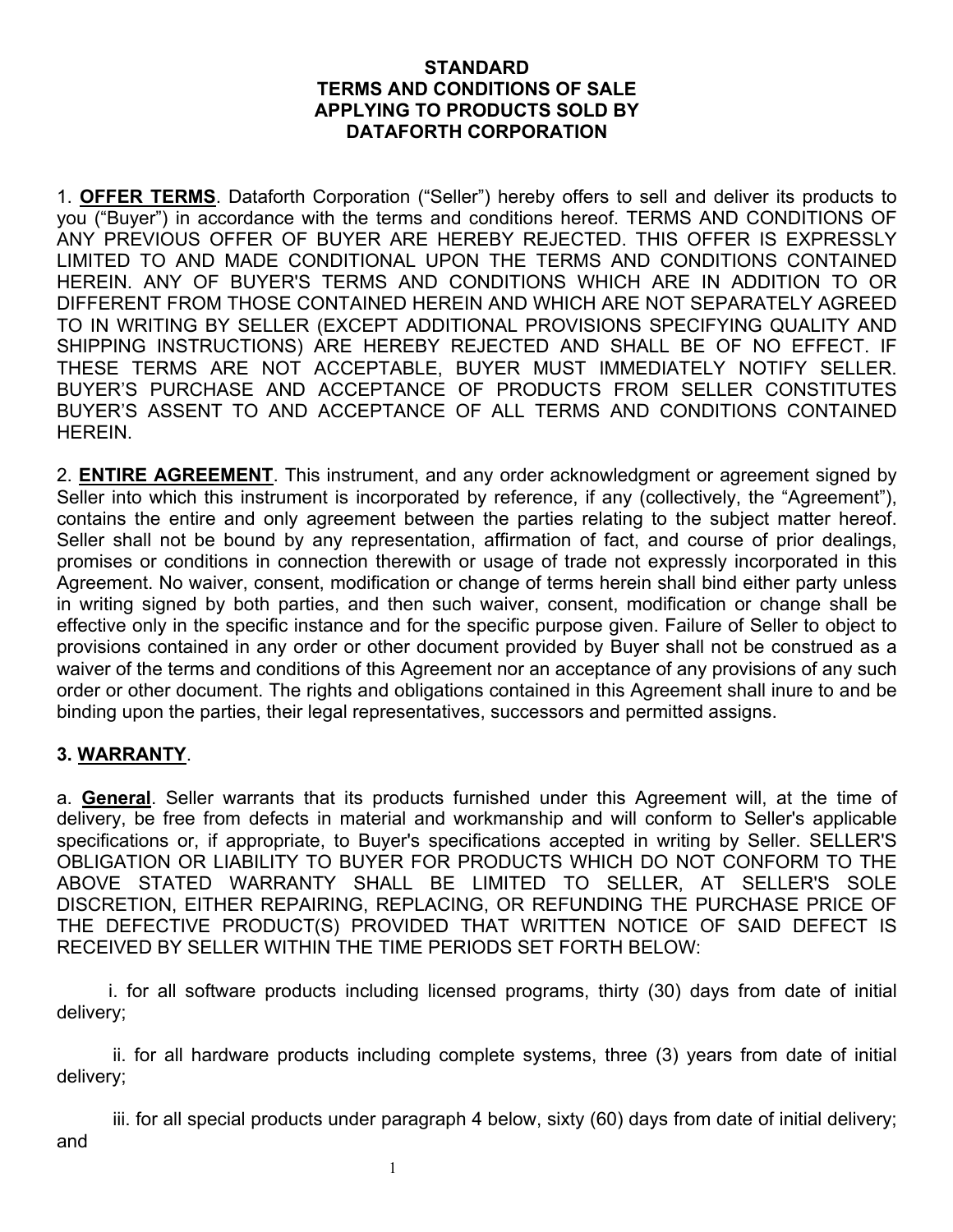further, all products warranted hereunder for which Seller has received timely notice of nonconformance must be returned FOB Seller's plant in Tucson, Arizona USA within thirty (30) days after the expiration of the warranty periods set forth above.

The foregoing warranties shall not apply to any products which Seller determines have, by Buyer or otherwise, been subjected to operating and/or environmental conditions in excess of the maximum value established therefor in the applicable specifications, or any products that have been the subject of mishandling, misuse, misapplication, neglect, improper testing, repair, alteration or damage.

b. **Limitation**. THE PROVISIONS OF THE FOREGOING WARRANTIES EXTEND TO BUYER ONLY AND NOT TO BUYER'S CUSTOMERS OR USERS OF BUYER'S PRODUCTS AND ARE IN LIEU OF ANY OTHER WARRANTY, WHETHER EXPRESS, IMPLIED OR STATUTORY, INCLUDING ANY IMPLIED WARRANTY OF MERCHANTABILITY OR FITNESS FOR A PARTICULAR PURPOSE. IN NO EVENT SHALL SELLER BE LIABLE FOR INCIDENTAL, SPECIAL OR CONSEQUENTIAL DAMAGES. Seller's liability arising out of the production, sale or supply of products or their use or disposition, whether based upon warranty, contract, tort or otherwise, shall not exceed the actual purchase price paid by Buyer for Seller's products. Seller's liability for any claim of any kind shall in no case exceed the obligation or liability specified in this Warranty.

c. **Technical Assistance**. Seller's Warranty as hereinabove set forth shall not be enlarged, diminished or affected by, and no obligation or liability shall arise or grow out of, Seller's rendering of technical advice, facilities or service in connection with Buyer's order of the products furnished hereunder.

d. **Warranty Procedures**. Buyer shall notify Seller of any products which it believes to be defective during the applicable warranty period and which are covered by the Warranty set forth above. Buyer shall not return any products for any reason without the prior authorization of Seller and issuance of a Return Material Authorization ("RMA") number. After issuance of a RMA number, such products shall be promptly returned by Buyer (and in no event later than thirty (30) days after the Warranty expiration date), transportation and insurance prepaid, to the Seller's designated facility for examination and testing. Seller shall either repair or replace any such products found to be so defective and promptly return such products to Buyer, transportation and insurance prepaid. Should Seller's examination and testing not disclose any defect covered by the foregoing Warranty, Seller shall so advise Buyer and dispose of or return the products in accordance with Buyer's instructions and at Buyer's sole expense, and Buyer shall reimburse Seller for testing expenses incurred at Seller's then current repair rates.

e. **Repair Warranty**. Seller warrants its repair work and/or replacement parts for a period of ninety (90) days from receipt by Buyer of the repaired or replaced products or for the remainder of the warranty period for the initial delivery of such order as set forth in paragraph a above, whichever is greater.

f. **Critical Applications**. Certain applications using Seller's products may involve potential risks of death, personal injury, or severe property or environmental damage ("Critical Applications"). SELLER'S PRODUCTS ARE NOT DESIGNED, INTENDED, AUTHORIZED, OR WARRANTED TO BE SUITABLE FOR USE IN LIFE-SUPPORT DEVICES OR SYSTEMS, SAFETY EQUIPMENT, NUCLEAR FACILITY APPLICATIONS OR OTHER CRITICAL APPLICATIONS WHERE MALFUNCTION OF THE PRODUCT CAN BE EXPECTED TO RESULT IN PERSONAL INJURY, DEATH OR SEVERE PROPERTY DAMAGE. BUYER USES OR SELLS SUCH PRODUCTS FOR USE IN SUCH CRITICAL APPLICATIONS AT BUYER'S OWN RISK AND AGREES TO DEFEND,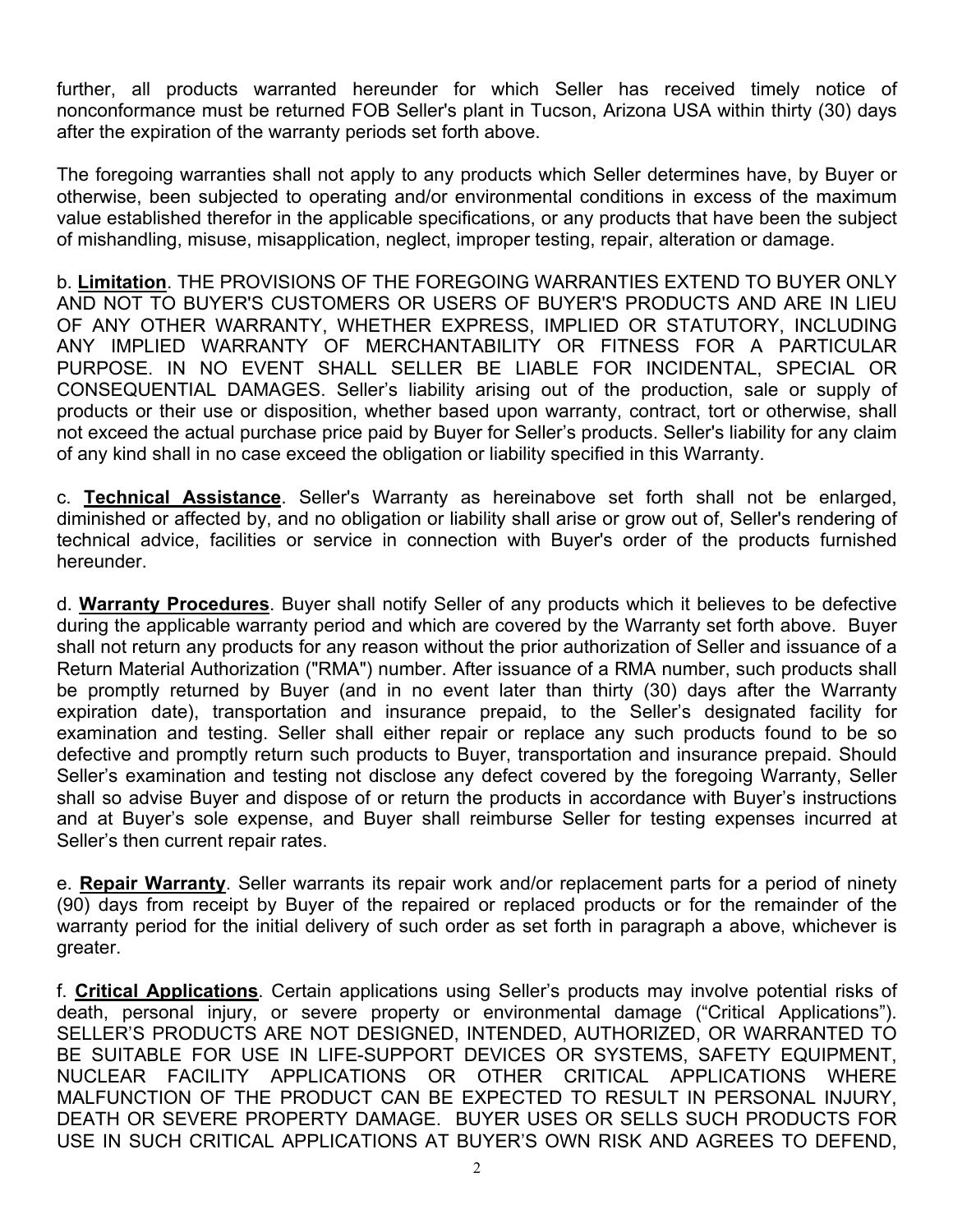INDEMNIFY AND HOLD HARMLESS SELLER FROM ANY AND ALL DAMAGES, CLAIMS, PROCEEDINGS, SUITS OR EXPENSE RESULTING FROM SUCH USE.

g. **Static Sensitive**. Seller ships all product in anti-static packages. Seller's Warranty as hereinabove set forth shall not cover warranty repair, replacement, or refund on product or devices damaged by static due to Buyer's failure to properly ground.

4. **SPECIAL PRODUCTS**. Special Product orders are those calling for products not contained in Seller's current catalog and price list, or those requiring modifications to catalog products, or those requiring sample, environmental, mechanical or life testing, 100% reliability screening, quality conformance qualification, or any combination thereof. Delivery dates for Special Products are best estimates only and are subject to (1) Seller's receipt and acceptance of order and negotiated specifications containing, where applicable, all quoted waivers and/or exceptions, and (2) successful, first-time passage of products submitted to electrical performance test, to environmental and/or life test processing required by applicable specifications. Seller makes no Warranty and assumes no responsibility to refund or replace products shipped at Buyer's request prior to successful completion of acceptance and/or qualification tests by Buyer and Seller. The foregoing provisions are to be considered a part of all Special Product Acknowledgments and orders and supersede any inconsistent clauses relating to the same subject.

## 5. **INTELLECTUAL PROPERTY**

a. **Patent Indemnity By Seller**. Except as provided below, Seller shall defend and indemnify Buyer from and against any damages, liabilities, costs and expenses (including reasonable attorneys' fees and court costs) arising out of any claim that products purchased hereunder infringe a valid United States patent or copyright or infringe a trade secret of a third party, provided that (i) Buyer shall have promptly provided Seller written notice thereof and reasonable cooperation, information, and assistance in connection therewith, and (ii) Seller shall have sole control and authority with respect to the defense, settlement, or compromise thereof. Should any products delivered hereunder become or, in Seller's opinion, be likely to become the subject of such a claim, Seller may, at its option, either (x) procure for Buyer the right to continue purchasing and using such products, or (y) replace or modify such products so that they become non-infringing, or (z) request that Buyer return such products and, upon receipt, reimburse Buyer the full purchase priced paid for such products as full and complete satisfaction for any claims Buyer may have against Seller arising from such infringement. In such event, Seller may withhold further shipments of infringing or potentially infringing Seller products.

Seller shall have no liability or obligation to Buyer hereunder with respect to any patent, copyright or trade secret infringement or claim thereof based upon (i) compliance with designs, plans or specifications of Buyer, (ii) use of the products by Buyer or any agents or customers of Buyer in combination with, or the incorporation or imbedding of the products into, devices or products not purchased hereunder where Seller's product alone would not be infringing, (iii) use of the products by Buyer in an application or environment for which such products were not designed or contemplated, (iv) modifications of the products by Buyer or any agents or customers of Buyer, or (v) any claims of infringement of a patent, copyright or trade secret in which Buyer or any affiliate or customer of Buyer has an interest or license. Seller's liability hereunder shall not exceed the purchase price paid by Buyer for products found to be infringing. The foregoing states the entire liability of Seller with respect to infringement of patents, copyrights and trade secrets by Seller's products or any part thereof or by their operation.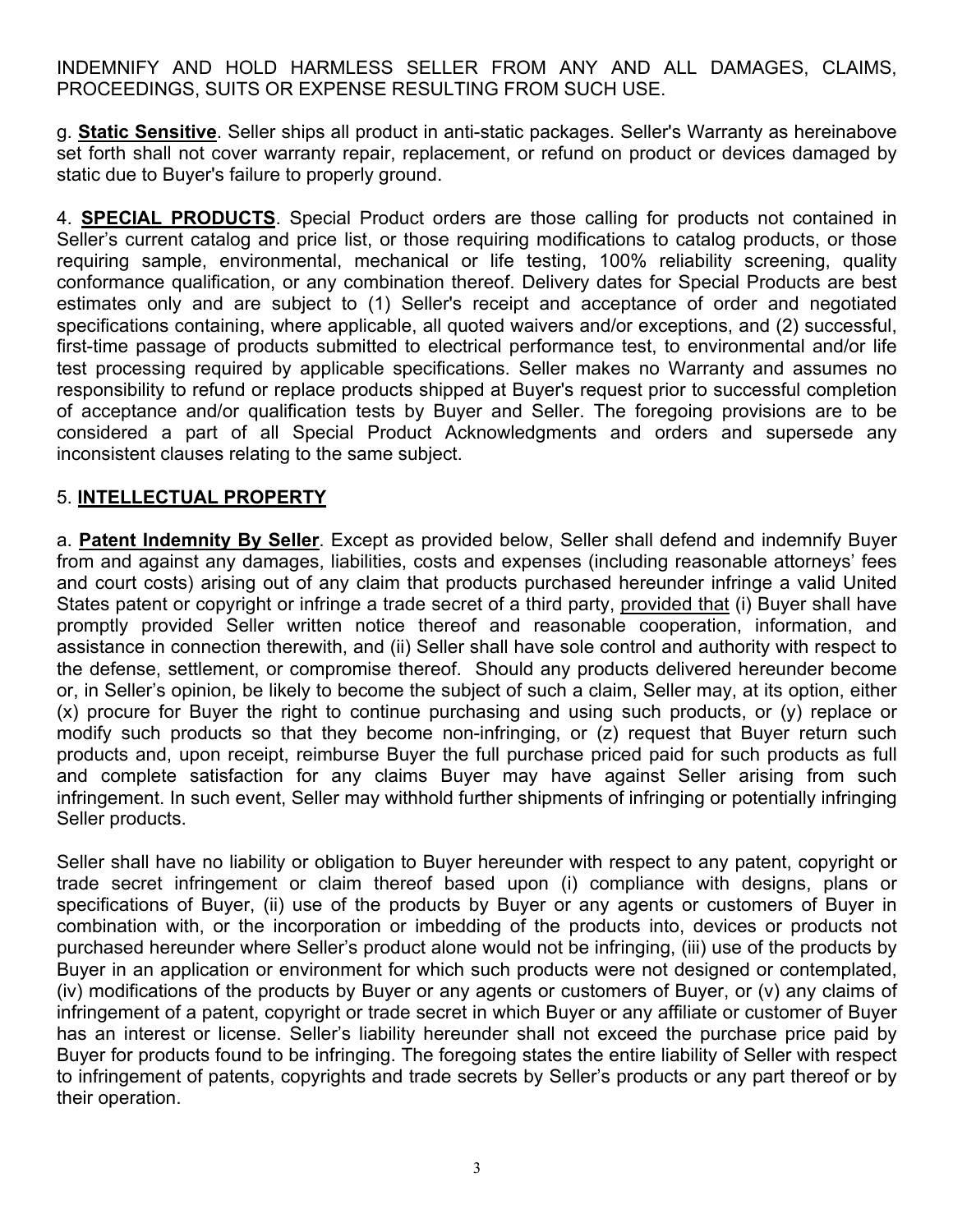b. **Patent Indemnity By Buyer.** Buyer shall defend and indemnify Seller from and against any damages, liabilities, claims, proceedings, suits, costs and expenses (including reasonable attorneys' fees and court costs) incurred by Seller as a result of or arising from Buyer's activities, including, without limitation, product liability, intellectual property infringement, customer warranty and service claims, provided that (i) Seller shall have promptly provided Buyer written notice thereof and reasonable cooperation, information and assistance in connection therewith, and (ii) Buyer shall have sole control and authority with respect to the defense, settlement or compromise thereof.

c. **Seller's Ownership**. Buyer recognizes and concedes for all purposes that any registered or unregistered patents, trade secrets, copyright rights or any other intellectual property rights used or incorporated into the Products or any accompanying software, labels, containers, cartons, catalogs, Product information and promotional literature constitute the exclusive property of Seller and shall not be used by Buyer.

d. **Trademark Ownership**. Buyer recognizes and concedes for all purposes that any registered or unregistered trademarks, trade names, logos, branding features, trade dress or identifying slogans affixed to Products or any accompanying labels, containers, cartons, and promotional literature constitute the exclusive property of Seller and shall not be used by Buyer.

e. **Trademark Use**. Sale of products to Buyer does not grant to Buyer (i) any right to use Seller's trademarks, trade names, logos, branding features, trade dress or identifying slogans or (ii) any interest in or license to said trademarks, trade names, logos, branding features, trade dress or identifying slogans.

f. **No License**. The sale of products, or parts thereof, by Seller does not convey any license, by implication, estoppel or otherwise, to use or practice any patent claims or other intellectual property of Seller covering the products, parts or other devices or elements.

g. **Confidential Information**. During the term of this Agreement it may be necessary, at Seller's discretion, to disclose to Buyer for the purpose of Buyer's evaluation certain confidential and proprietary information defined as Seller's trade secrets and know-how including but not limited to data, technology, methods, designs, quality control, manufacturing and production techniques, and information concerning Seller's business and affairs (hereinafter referred to as Seller's "Confidential Information"). Buyer shall refrain from disclosing, during the term of this Agreement or at any time thereafter, any such Confidential Information to any person or persons, natural or corporate. Unless otherwise specified in writing, all documents, materials, data, procedures, and methods containing any of Seller's Confidential Information shall remain the sole and exclusive property of Seller.

6. **FORCE MAJEURE**. Seller shall not be liable for delays in delivery or failure to manufacture or deliver or failure to perform, or inability to perform, any of its obligations due to causes beyond its control, including but not limited to any act of nature, acts of Buyer, acts of civil or military authority, terrorist acts or activities, fire, casualty, flood, war, riot, strike, lock out, failure of public utilities; injunction or any act, exercise, assertion or requirements of governmental authority; epidemics, quarantine restrictions, destruction of production facilities, inability to obtain necessary materials, labor, equipment, components, manufacturing facilities, transportation or energy sufficient to meet production and delivery needs; priorities, delays in transportation or car shortages; or any other commercial impracticability. In the event of any such delay, the date of delivery shall be deferred for a period of time equal to the time lost by reason of the delay.

7. **DELIVERY**. All scheduled or quoted delivery dates agreed to by Seller are approximate and are based upon prompt receipt of all necessary information from the Buyer.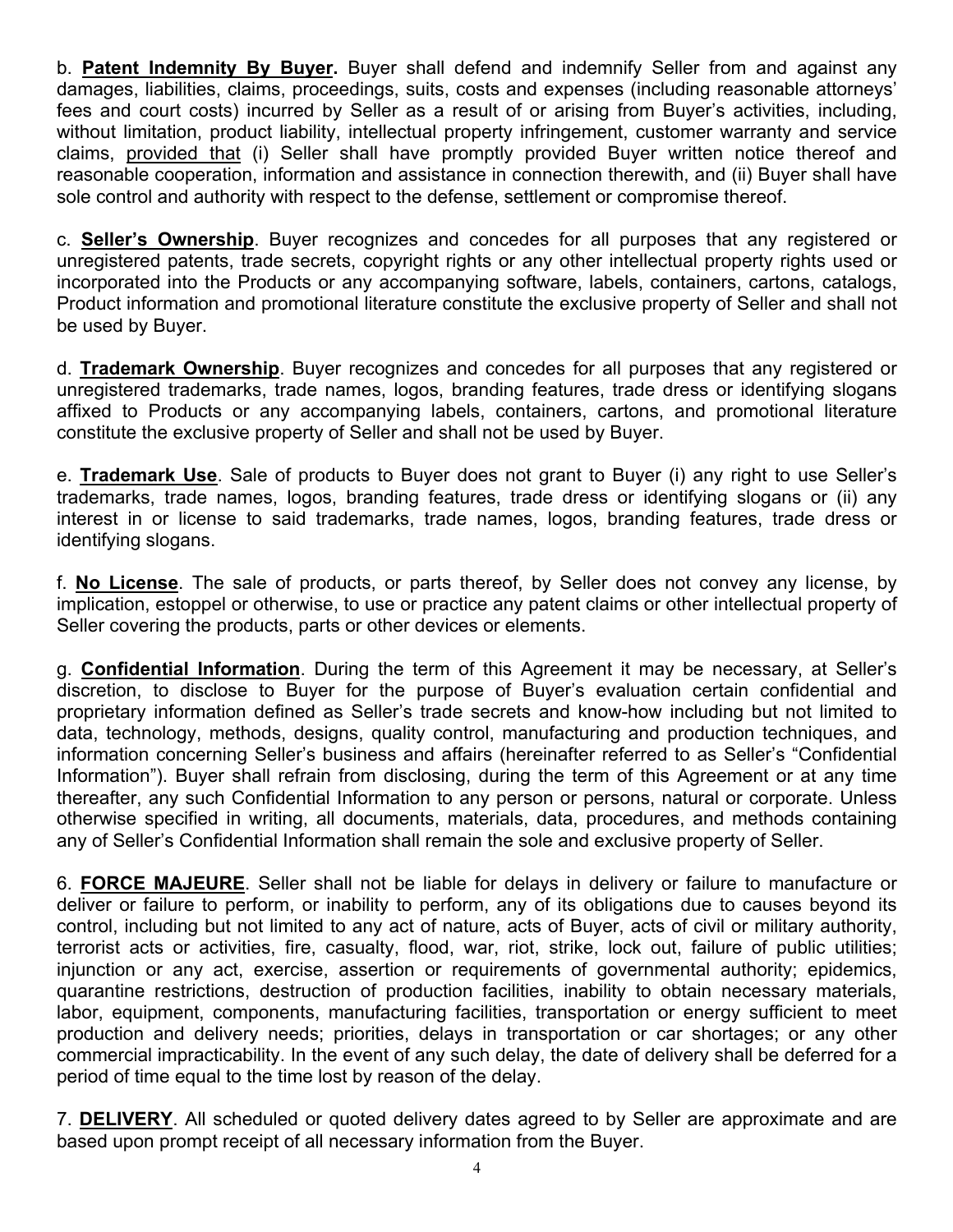a. **Domestic Deliveries**. Unless otherwise agreed in writing by Seller, domestic deliveries of products hereunder shall be made according to Seller's shipping terms and from Seller's facility with transportation expenses and insurance paid by the Buyer. Risk of loss or damage to products in transit shall fall upon the Buyer, whose responsibility it shall be to file claims with the carrier and/or the insurance company. Title shall pass at the point of origin.

b. **International Deliveries**. Unless otherwise agreed in writing by Seller, delivery of products hereunder to foreign destinations shall be made according to Seller's shipping terms and from Seller's facility in Tucson, Arizona USA with transportation expenses and insurance paid by the Buyer. Risk of loss or damage to products in transit shall fall upon the Buyer, whose responsibility it shall be to file claims with the carrier and/or the insurance company. Title shall pass at the point of origin.

c. **Acceptance**. Buyer shall examine all products promptly upon receipt. No later than twenty (20) days after delivery, Buyer shall notify Seller of any shortage or nonconformance, and if rejection is intended, all grounds shall be specified. Failure to give Seller such timely notice shall be deemed an unqualified acceptance by Buyer of the delivered products.

d. **Method of Shipping**. The shipping and packaging method will be at the discretion of Seller.

e. **Sales Taxes, Duties, Import, Export and Other Charges**. Buyer shall pay any and all applicable value added taxes (VAT), sales or use taxes, excise taxes, duties, import fees and any other charges pertaining to its purchase of the Products.

f. **Transit and Re-export**. Buyer shall arrange for documentation, security and payment of any duty as an importer of the Products and shall arrange any duty free status with the appropriate agency(ies).

# 8. **PAYMENTS**

a. **Payment.** All invoices shall be due and payable thirty (30) days from the date thereof without regard to other deliveries. Subject to applicable law, amounts past due shall accrue interest at the rate of 1 1/<sub>2</sub>% per month from the due date until paid in full. Seller reserves the right at any time to revoke any credit extended to Buyer because of Buyer's failure to pay for any products when due or, in Seller's discretion, for any other lack of financial assurance. In such event, Seller may require that all subsequent deliveries be paid for in advance or on delivery. Seller may suspend any further deliveries or discontinue any of the work to be performed by Seller until such payment has been received. Prorata payments shall become due as shipments are made. If the work to be performed hereunder is delayed at Buyer's request, payments shall be made based on the purchase price and the percentage of completion. Buyer shall be liable to Seller for damages to or loss of such product, and for the expense of holding the completed product or delaying completion of the product. Failure to furnish any such payment within ten (10) days of demand by Seller shall constitute a repudiation of this Agreement and in such event Seller shall be entitled to receive reimbursement for its cancellation charges. In the event Seller cancels Buyer's order due to nonperformance of Buyer, or if Buyer fails to purchase the total quantity specified on the order, Seller shall invoice Buyer for the price in effect at the time of the last delivery applicable to the quantity actually purchased.

b. Subject to applicable law, amounts past due shall accrue interest at the rate of 1½% per month from the due date until paid in full. Seller reserves the right at any time to revoke any credit extended to Buyer because of Buyer's failure to pay for any products when due or, in Seller's discretion, for any other lack of financial assurance. In such event, Seller may require that all subsequent deliveries be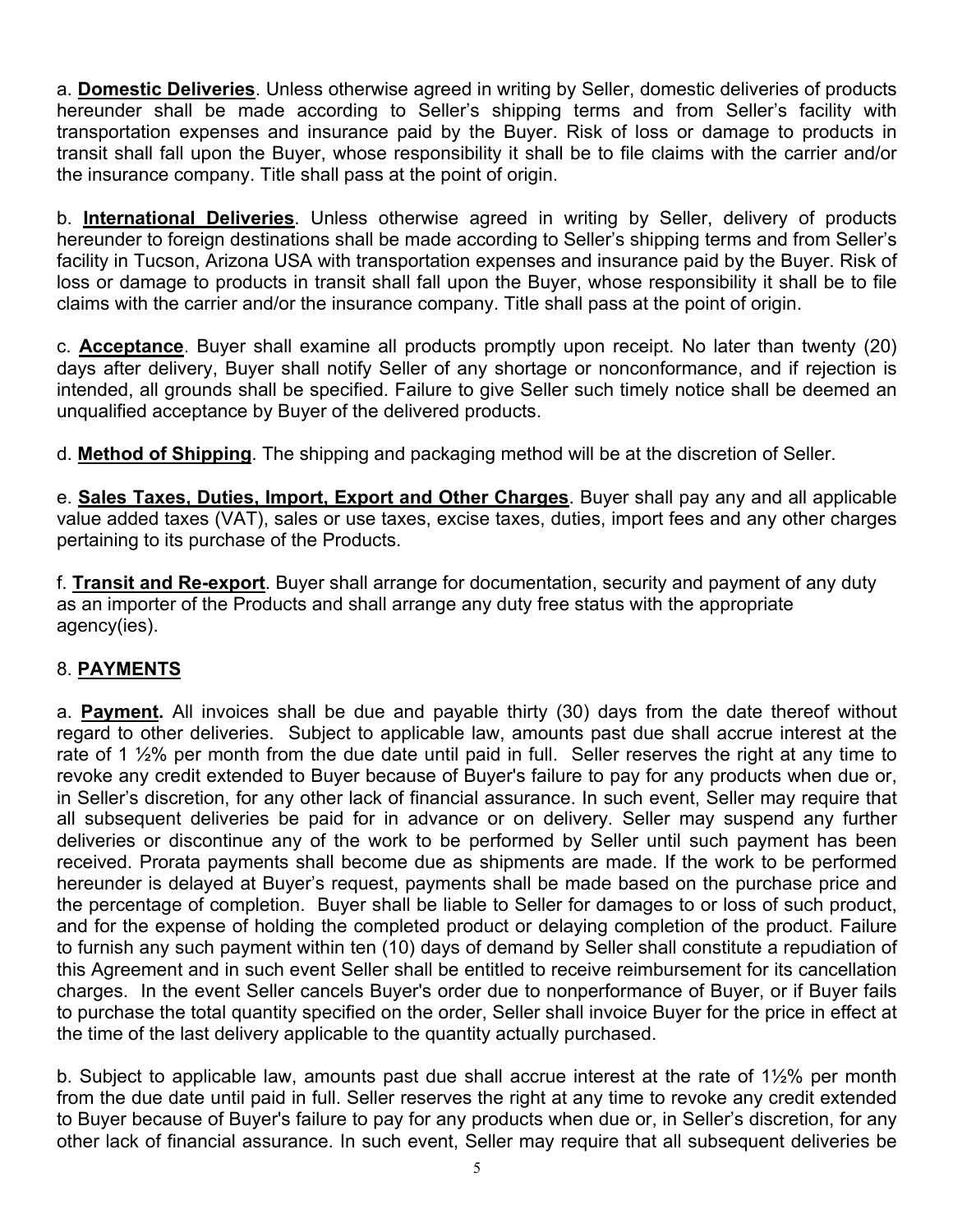paid for in advance or on delivery. Seller may suspend any further deliveries or discontinue any of the work to be performed by Seller until such payment has been received. Prorata payments shall become due as shipments are made. If the work to be performed hereunder is delayed at Buyer's request, payments shall be made based on the purchase price and the percentage of completion. Buyer shall be liable to Seller for damages to or loss of such product, and for the expense of holding the completed product or delaying completion of the product. Failure to furnish any such payment within ten (10) days of demand by Seller shall constitute a repudiation of this Agreement and in such event Seller shall be entitled to receive reimbursement for its cancellation charges. In the event Seller cancels Buyer's order due to nonperformance of Buyer, or if Buyer fails to purchase the total quantity specified on the order, Seller shall invoice Buyer for the price in effect at the time of the last delivery applicable to the quantity actually purchased.

c. **Letters of Credit**. In any case where Seller requires payment from Buyer pursuant to an irrevocable letter of credit, Seller's terms shall apply.

d. Failure to pay the purchase price when due shall give Seller, in addition to any other rights of Seller, the right to repossess such products without liability. As a secured creditor, Seller shall have a purchase money collateral until the full purchase price has been paid by Buyer. Seller retains all the rights and remedies of a secured party under the Uniform Commercial Code. In the event of bankruptcy or insolvency of Buyer or in the event any proceeding is brought by or against Buyer under the bankruptcy or insolvency laws, Seller shall be entitled to cancel any order outstanding at any time during the period allowed for filing claims against the debtor's estate and shall receive reimbursement for its cancellation charges.

9. **PURCHASE PRICE AND TAXES**. Unless otherwise stated by Seller in a written acknowledgment issued to Buyer, prices, terms of payment and pricing policies, including handling charges, will be those set forth in Seller's published price lists and pricing policies in effect on the date of delivery to domestic Buyer and in effect on the date of shipment to international Buyer. Payment of the purchase price and all other charges shall be tendered in legal currency of the United States of America unless otherwise agreed to in writing by Seller. The amount of any present or future sales, value added, use, excise or other tax applicable to the sale, provision or use of the products sold hereunder shall be paid by the Buyer, or in lieu thereof the Buyer shall provide Seller with a tax-exemption certificate acceptable to any applicable taxing authorities.

10. **CANCELLATION**. Buyer may cancel its order only upon written notice and upon payment to Seller of cancellation charges in accordance with the following schedule: a) greater than sixty (60) days prior to delivery date, 0% of the purchase price; b) between thirty (30) and sixty (60) days prior to the delivery date, 75% of the purchase price; and c) less than thirty (30) days prior to the delivery date, 100% of the purchase price. The foregoing cancellation provisions apply to non-custom products; Buyer may not cancel, delay or otherwise modify orders for custom orders without Seller's prior written consent. No cancellation by Buyer for Seller's default shall be effective unless Seller shall have failed to correct such alleged default within thirty (30) days after receipt by Seller of a written notice from Buyer specifying such default.

11. **GOVERNMENT CONTRACT CLAUSES**. In any contract entered into with the federal government in the United States, or in any contract entered into with any other party which is a subcontractor at any tier of a contract entered into with the federal government: (i) only those clauses of the federal acquisition regulations (FAR) which the regulations themselves mandate for a party in Seller's position, given all relevant limitations including Seller's status as a customer or a subcontractor and the size and type of contract, apply and (ii) Seller retains proprietary rights in all technical data, designs, processes and software provided under such contract. Only limited rights or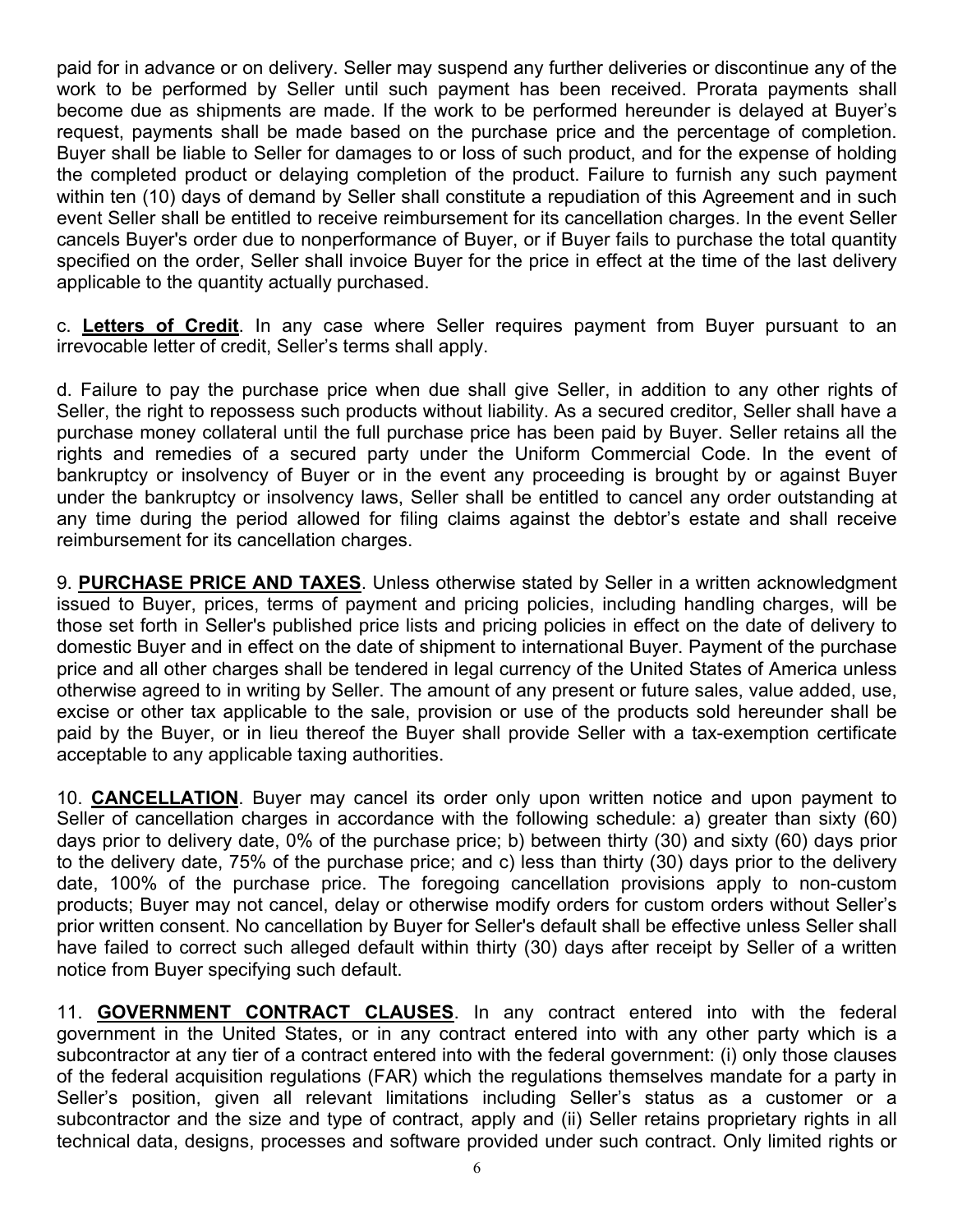restricted rights are provided to the federal government under the narrowest provision of those rights that the regulations allow, and no rights (including rights of audit of Seller's cost or pricing data) are provided to any other party, including the prime contractor or any higher tier subcontractor.

# 12. **EXPORT CONTROL REGULATIONS**

a. This Agreement, notwithstanding any provision hereof to the contrary, shall be construed and implemented in compliance with the Export Administration Act of 1979 of the United States of America, as amended (codified at 50 App. United States Codes, Section 2401 et seq.), which restricts exports of certain goods and technology into certain countries. BUYER agrees, and shall cause each of its customers and affiliates at all levels to agree, that they will not either directly or indirectly export or re-export the products into those countries listed from time to time in supplements to Part 770 to Title 15 of the Code of Federal Regulations and such Executive Orders as may be applicable unless Buyer and/or such customers and/or such affiliates first obtain permission to do so from the United States Office of Export Control or if applicable the US State Department or the US Department of the Treasury. Buyer agrees and shall cause each of its customers, agents and affiliates at all levels to agree, that they will commit no acts which directly or indirectly would violate any United States export control law, sanction, regulation, treaty or other international agreement (including but not limited to the COCOM regulations) to which the United States adheres or complies with and agrees to indemnify and to hold Seller harmless from any and all liabilities or costs incurred by Buyer or its customers and affiliates for any reason arising from or connected with any such violation, incurred intentionally or unintentionally or inadvertently. Buyer shall forward to Seller any facts which indicate that any Products are being or may be re-exported to any of said countries. Buyer shall not sell, transfer, export or re-export any Seller product(s), materials, technology, or Confidential Information for use in terrorist activities or activities that involve the design, development, production, use or stockpiling of nuclear, chemical or biological weapons or missiles, nor use products in any facility that engages in activities relating to such weapons.

b Buyer shall retain records for a period of two (2) years from the date of sale which records must indicate the full name and address of the individuals or firms to whom the sale was made, model number, quantity and value of each model sold, and the date of sale. (Export Administration Regulations, Section 387.13). The records shall be made available, upon request, for inspection by the U.S. Office of Export Control, the US State Department, the US Department of the Treasury or any other designated representative of the United States Government.

13. **ASSIGNMENT**. Any assignment of this Agreement, or of any rights or obligations hereunder by the Buyer without the prior written consent of the Seller shall be null and void.

14. **MODIFICATION**. This Agreement shall not be changed, modified or amended in any way by Buyer unless such change, modification, or amendment is in writing and executed by both Seller and Buyer.

15. **APPLICABLE LAW AND VENUE**. The rights and obligations of the parties under this Agreement shall not be governed by the provisions of the United Nations Convention on Contracts for the International Sale of Goods; instead, these rights and obligations shall be governed by the internal, substantive law of the State of Arizona, USA; excluding its law of conflict of laws. The parties stipulate that the statutes and laws of the United States and the State of Arizona USA, without regard to conflicts of laws principles, will govern and apply to all matters relating to the sale and use of Seller's Products and the construction and interpretation of any of the terms and conditions of this Agreement. The parties further stipulate that venue for any action, claim, proceeding, dispute resolution or litigation under this Agreement shall be subject to the exclusive jurisdiction of the State or Federal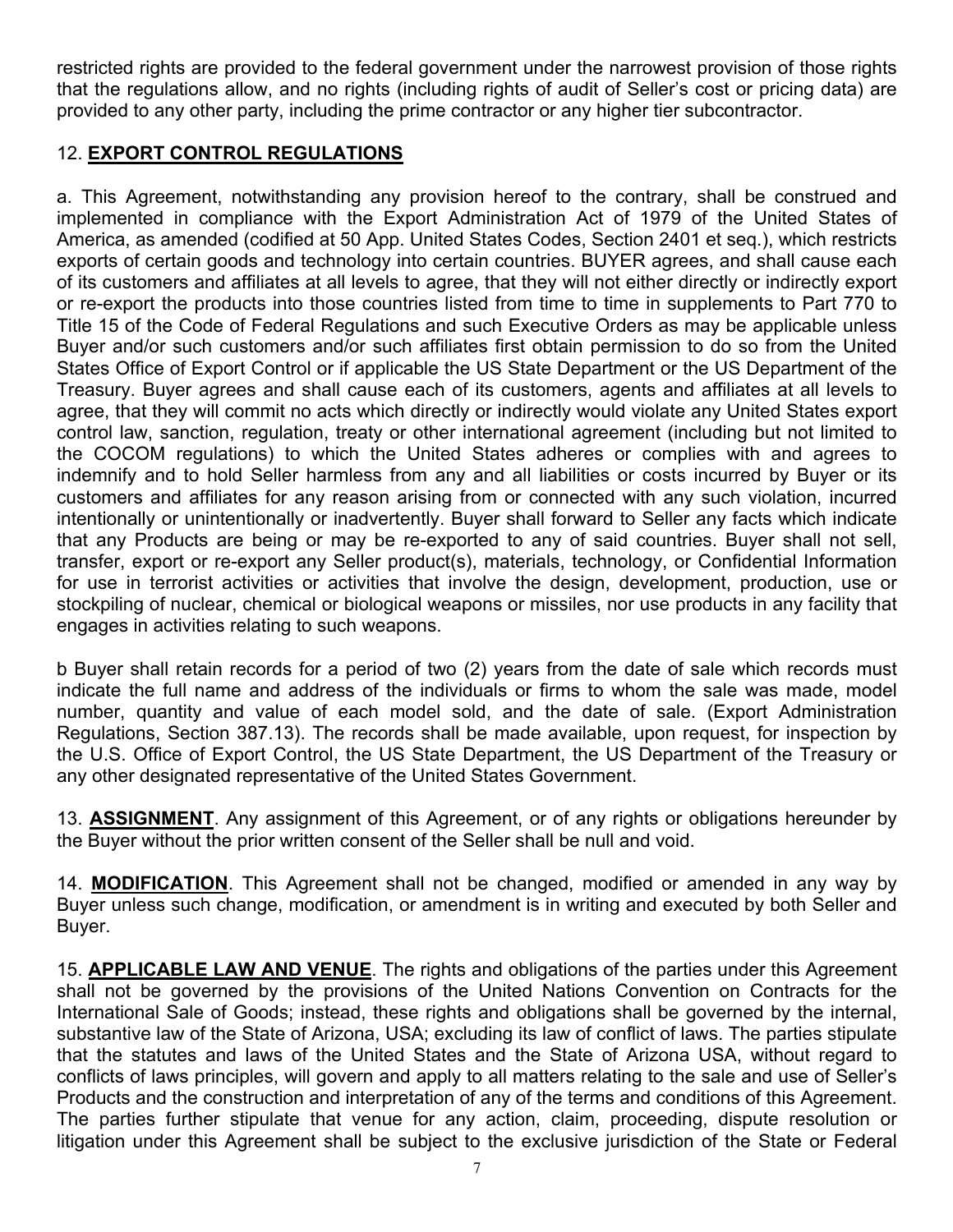courts in Tucson, Pima County, Arizona U.S.A. Buyer agrees to submit to the jurisdiction of the courts in Tucson, Arizona USA.

16. **LIMITATIONS ON ACTIONS**. The parties expressly agree that any action arising out of this Agreement must be commenced within one (1) year after accrual of the cause of action therefor.

# 17. **COMMERCIAL POLICY, BUSINESS CONDUCT AND COMPLIANCE WITH LAWS**

a. Buyer represents and warrants that it conducts its business in an ethical and responsible manner with respect for the rights of individuals, the protection and security of Personal Data and the environment, and complies with the EU Data Protection Laws and the GDPR, the anti-corruption laws and the anti-money laundering laws applicable in Buyer's country. Additionally, each of the parties hereto agrees that it will not, directly or indirectly pay, offer or promise to pay, or authorize the payment of, money or anything of value, to any official, or to any person while knowing or having reason to know that all or a portion of the payment will be offered, given or promised, directly or indirectly to an official, for the purpose of: (i) influencing any act or decision of the official in his or her official capacity; (ii) inducing the official to do or omit any act in violation of his or her lawful duty; (iii) obtaining any improper advantage; or (iv) inducing an official to use his or her influence improperly to affect or influence any act or decision. The term "official" means (x) any officer or employee of a government, a public international organization or any department or agency thereof; (y) any person acting in an official capacity; (z) any political party or party official, or any candidate for political office. Buyer agrees to notify Seller immediately of any extortive solicitation, demand or other request for anything of value, by or on behalf of any official or agent thereof and directed to itself or to Seller and related to the sale and/or service of the Products in Buyer's country. If Buyer violates any provision of this section, this Agreement shall immediately and automatically be terminated.

b. **Government Compliance**. Buyer shall be fully responsible for complying with all laws, regulations, procedures, government policies and requirements related to and in association the importation, sale and use of Products in Buyer's country. Buyer shall pay for and arrange with the appropriate agency(ies) for all permits, fees, costs, certificates, certifications, licenses and so forth which are currently required and which may be required at any time during the term of this Agreement. Buyer agrees to indemnify and hold Seller harmless from and against any and all claims, damages, payments, fees and liabilities whatsoever (including without limitation attorneys' fees) asserted by any person, entity, government of any country, or governmental agency (including but not limited to the US Department of Commerce, the US State Department and the US Department of the Treasury) resulting directly or indirectly from Buyer's lack of compliance with, failure to comply with or inadvertent noncompliance with all necessary and/or mandatory applicable laws, regulations, procedures, government policies and requirements, and government sanctions together with all rules, regulations and interpretations related to such sanctions related to the importation, sale or use of Products in Buyer's country.

c. Buyer acknowledges and agrees that it is in full compliance with all laws, regulations, ordinances and rules that apply or may apply to its business and corporate affairs, including but not limited to all EU Data Protection Laws and the EU General Data Protection Regulation 2016/679 ("GDPR") regarding the protection, security, and Processing of Personal Data and the notification of Personal Data Breaches. Buyer shall give notice of all facts which indicate that any Personal Data Breach has occurred or may occur. Buyer shall not use or export or re-export, nor shall Buyer allow or cause any third party (including but not limited to Buyer's customers and affiliates at all levels) to use or export or re-export, the Products in violation of any applicable laws or regulations, including, without limitation, U.S. export laws and sanctions together with all regulations, rules, procedures, policies, requirements and interpretations thereof. Buyer agrees to indemnify and hold Seller harmless from any and all